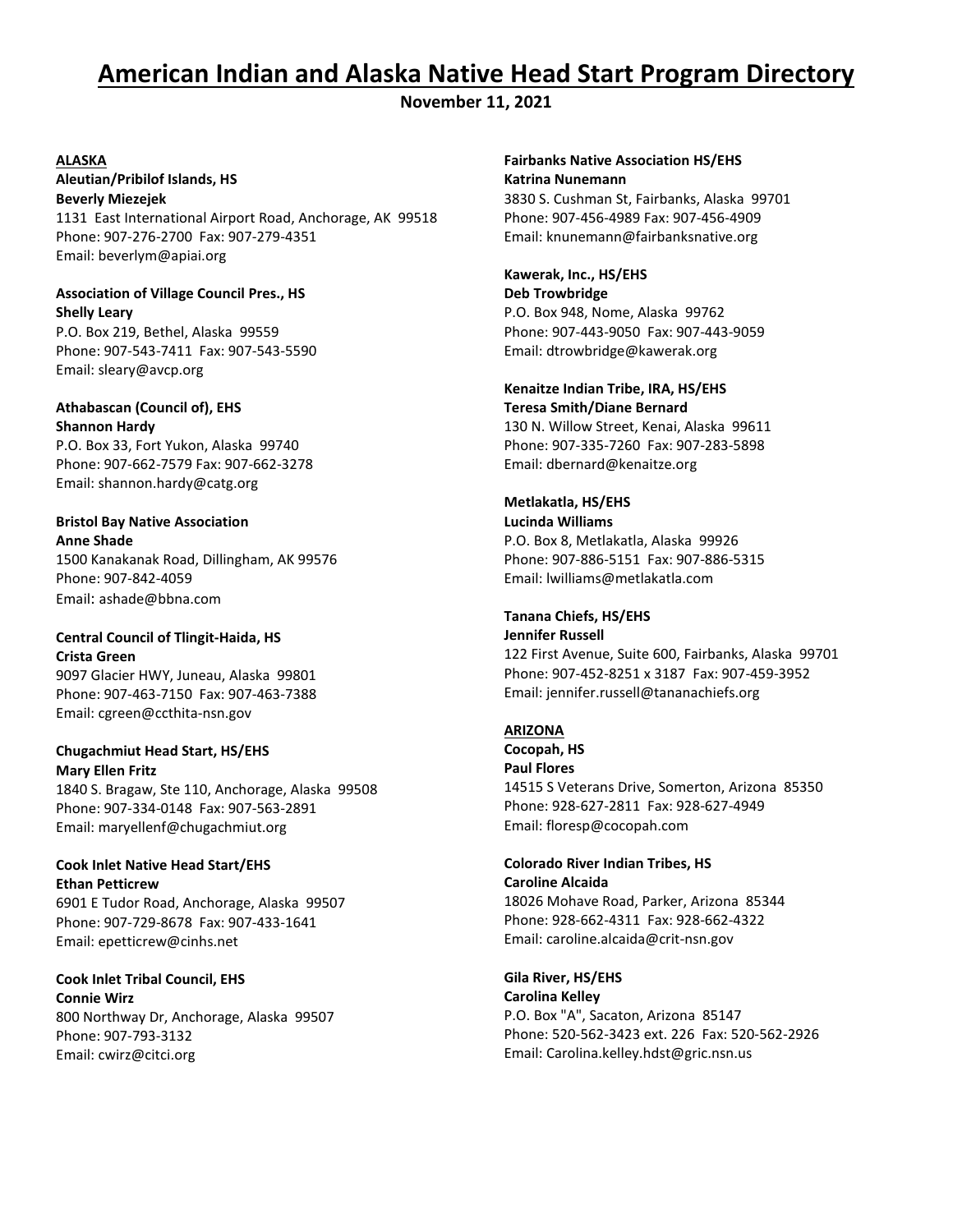#### **Havasupai Head Start, HS/EHS Crystel Hastings**

P.O. Box 130, Supai, Arizona 86435 Phone: 928-448-2340 Fax: 928-448-2341 Email: crystelhastings@yahoo.com

#### **Hopi, HS**

**Rayma Duyongwa** P.O. Box 123, Kykotsmovi, Arizona 86039 Phone: 928-734-3513 Fax: 928-734-3509 Email: rduyongwa@hopi.nsn.us

### **Hualapai, HS - CDI**

**April Keller** P.O. Box 179, Peach Springs, Arizona 86434 Phone: 928-769-2244 Fax: 928-769-2457 Email: april.keller@hualapai-nsn.gov

#### **Pascua Yaqui, HS Martha Guy (acting)**

5060 West Calle Tetakusim, Tucson, Arizona 85757 Phone: 520-838-7150 Fax: 520-838-7155 Email: Martha.s.guy@pascuayaqui-nsn.gov

# **Quechan, HS**

**Danette Joaquin** P.O. Box 1899, Yuma, Arizona 85366 Phone: 760-572-0263 Fax: 760-572-0264 Email: d.joaquin@quechantribe.com

### **Salt River Pima-Maricopa, HS/EHS Tami Brungard**

10005 E. Osborn Road, Scottsdale, Arizona 85256 Phone: 480-362-2202 Fax: 480-362-2201 Email: tami.brungard@saltriverschools.org

### **San Carlos Apache, HS/EHS Nolita Noline**

P.O. Box 278, San Carlos, Arizona 85550 Phone: 928-475-2740 Fax: 928-475-2881 Email: nolita.noline@childcare.scat-nsn.gov

### **Tohono O'Odham Nation, HS Cheryl Conde**

P.O. Box 837, Sells, Arizona 85634 Phone: 520-383-7800 Fax: 520-383-7810 Email: cheryl.conde@tonation-nsn.gov

#### **White Mountain Apache, HS Leola Larzelere**

P.O. Box 699, Whiteriver, Arizona 85941 Phone: 928-338-4938 Fax: 928-338-1598 Email: llarzelere@wmat.us

### **CALIFORNIA**

**Big Sandy Rancheria, HS Johanna Leal** PO Box 337, Auberry, California 93602 Phone: 559-855-7601 Fax: 559-855-7602 Email: jleal@bsrnation.com

### **Bishop Indian, HS Susie Cisneros** 50 Tusu Lane, Bishop, California 93514 Phone: 760-872-3911 Fax: 760-872-4857 Email: Susie.cisneros@bishoppaiute.org **California Rural Indian Health Board, HS Ann Bonnitto** 1020 Sundown Way, Roseville, CA 95661

Phone: 916-929-9761 Fax: 916-929-7246 Email: abonnitto@crihb.org

#### **Campo Kumeyaay Head Start, HS Crystal Kremensky**

Campo Kumeyaay Head Start 3291 Buckman Springs Rd., Pine Valley, Ca 91962 Ph. 619-473-9022 x 1111 Fax 619-445-2413 Email: crystal.kremensky@meusd.k12.ca.us

### **Chemehuevi, HS**

**Josie Pintor** P.O. Box 1976, Havasu Lake, California 92363 Phone: 760-858-4918 Fax: 760-858-5369 Email: aztecprincess33@gmail.com

### **Colusa EHS**

**Kim Nall** Phone: 530-458-6550 Email: knall@colusa-nsn.gov

### **Hoopa, HS**

**Lola Henry** P.O. Box 1287, Hoopa, California 95546 Phone: 530-625-4522 Fax: 530-625-4526 Email: hoopaheadstart@gmail.com

# **Hoopa, EHS**

**Angela Korb** P.O. Box 939, Hoopa, California 95546 Phone: 530-625-1609 Fax: 530-625-1095 Email: angelvigilkorb@yahoo.com

### **Karuk, HS**

**Tamara Alexander**

632 Jacobs Way, Happy Camp, California 96039 Phone: 530-493-1490 Fax: 530-493-2223 Email: talexander@karuk.us

#### **Owens Valley Career Development Center Alma Lopez**

2574 Diaz Lane, Bishop, CA 93514 Phone: 559-840-7344 Fax: Email: alopez@ovcdc.com

#### **Pinoleville, HS/EHS Lenora Steele**

500 A Pinoleville Drive, Ukiah, California 95482 Phone: 707-468-3835 Fax: 707-468-5825 (463-6601 tribe) Email: lenora@pinoleville-nsn.gov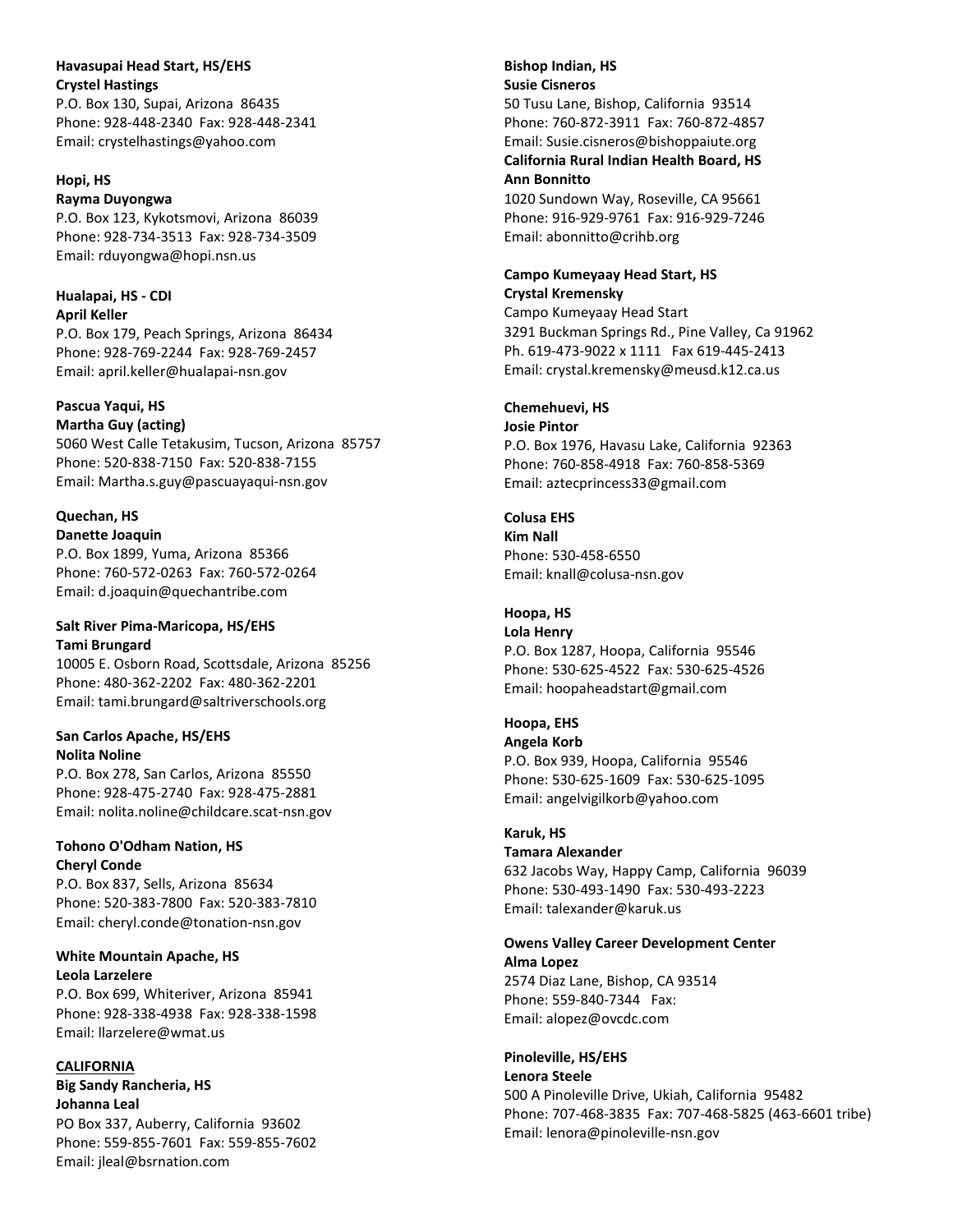### **Redding Rancheria, HS Sara Zapata**

1950 Redding Rancheria Road, Redding, California 96001 Phone: 530-225-8925 Fax: 530-225-8930 Email: sara.zapata@reddingrancheria-nsn.gov

#### **Round Valley, HS Monica Sayad**

77826 Covelo Road, Covelo, California 95428 Phone: 707-983-6919 Fax: 707-983-1167 Email: msayad@rvit.org

#### **Tolowa Dee-ni' Nation (Smith River), HS Jennifer Reid/Lenora Hall**

12840 Mouth of Smith River Rd, Smith River, CA 95567 Phone: 707-487-9255 ext. 3505 Fax: 707-487-0267 Email: Jennifer.reid@tolowa.com Lenora.hall@tolowa.com

# **Yurok, HS/EHS**

**Autumn Jimenez** P.O. Box 1027, Klamath, California 95548 Phone: 707-482-2811 Fax: 707-482-5401 Email: ajimenez@yuroktribe.nsn.us

### **COLORADO**

**Ute Mountain Ute, HS Jennifer Scott** P.O. Box 308, Towaoc, Colorado 81334 Phone: 970-564-5323 Fax: 970-564-5318 Email: jscott@utemountain.org

### **IDAHO**

**Coeur D'Alene Tribe, HS/EHS Chris Meyer** P.O. Box 408, Plummer, Idaho 83851 Phone: 208-686-5013 Fax: 208-686-5301 Email: cmeyer@cdatribe-nsn.gov

### **Nez Perce Tribe, HS/EHS Jenny Oatman**

P.O. Box 365, Lapwai, Idaho 83540 Phone: 208-621-3791 Fax: 208-843-7383 Email: jennyo@nezperce.org

#### **Shoshone-Bannock, HS Glenda Marshall**

P.O. Box 306, Ft. Hall, Idaho 83203 Phone: 208-239-4500 Fax: 208-239-4535 Email: gmarshall@sbtribes.com

### **KANSAS**

# **Kickapoo Tribe of Kansas, HS/EHS Cheryl DuBois**

PO Box 127, Powhattan, Kansas 66527 Phone: 785-474-3231 Fax: 785-474-3249 Email: Cheryl.dubois@ktik-nsn.gov

# **Prairie Band of Potawatomi, HS/EHS Hope Adame**

15380 "K" Road, Mayetta, Kansas 66509 Phone: 785-966-2707 Fax: 785-966-2514 Email: hopeadame@pbpnation.org

# **MAINE**

### **Aroostook Band of Micmac, HS Bethann Basso** 56 Micmac Dr Ste #3, Presque Isle, Maine 04769 Phone: 207-768-3218 Fax: 207-764-7667 Email: bbasso@micmac-nsn.gov

# **Houlton Band of Maliseet Indians, HS Tracie Bottings**

1 Maliseet Drive, Houlton, Maine 04730 Phone: 207-521-2410 Fax: 207-521-2412 Email: fsw@maliseets.com

# **Passamaquoddy, HS**

**Jasmine Bassett** 39A Union Street, Calais, Maine 04619 Phone: 207-454-2128 Fax: 207-454-3772 Email: passamaquoddyheadstart@roadrunner.com

# **MICHIGAN**

**Grand Traverse, HS/EHS Trista Erickson** 2605 N.W. Bayshore Dr., Peshawbestown, Michigan 49682 Phone: 231-534-7380 Fax: 231-534-7583 Email: Trista.erikson@gtbindians.com

### **Inter-Tribal Council of Michigan, HS/EHS Ann Cameron**

2956 Ashmun, Ste A, Sault Ste. Marie, Michigan 49783 Phone: 906-632-6896 x 159 Fax: 906-632-9050 Email: ann@itcmi.org

### **Sault Ste. Marie Tribe of Chippewa, HS/EHS Shondra Gervais** 2076 Shunk Road, Sault Ste. Marie, Michigan 49783 Phone: 906-635-7722 Fax: 906-635-4779 Email: sgervais@saulttribe.net

### **MINNESOTA**

**Bois Forte, HS/EHS Christine Lundemo** 5344 Lakeshore Drive, Nett Lake, Minnesota 55771 Phone: 218-757-3265 Fax: 218-757-3394/3312 Email: cbloom@boisforte-nsn.gov

### **Fond Du Lac, HS/EHS Marilu Johnsen** 1720 Big Lake Road, Cloquet, Minnesota 55720 Phone: 218-878-8100 Fax: 218-878-8115 Email: marilujohnsen@fdlrez.com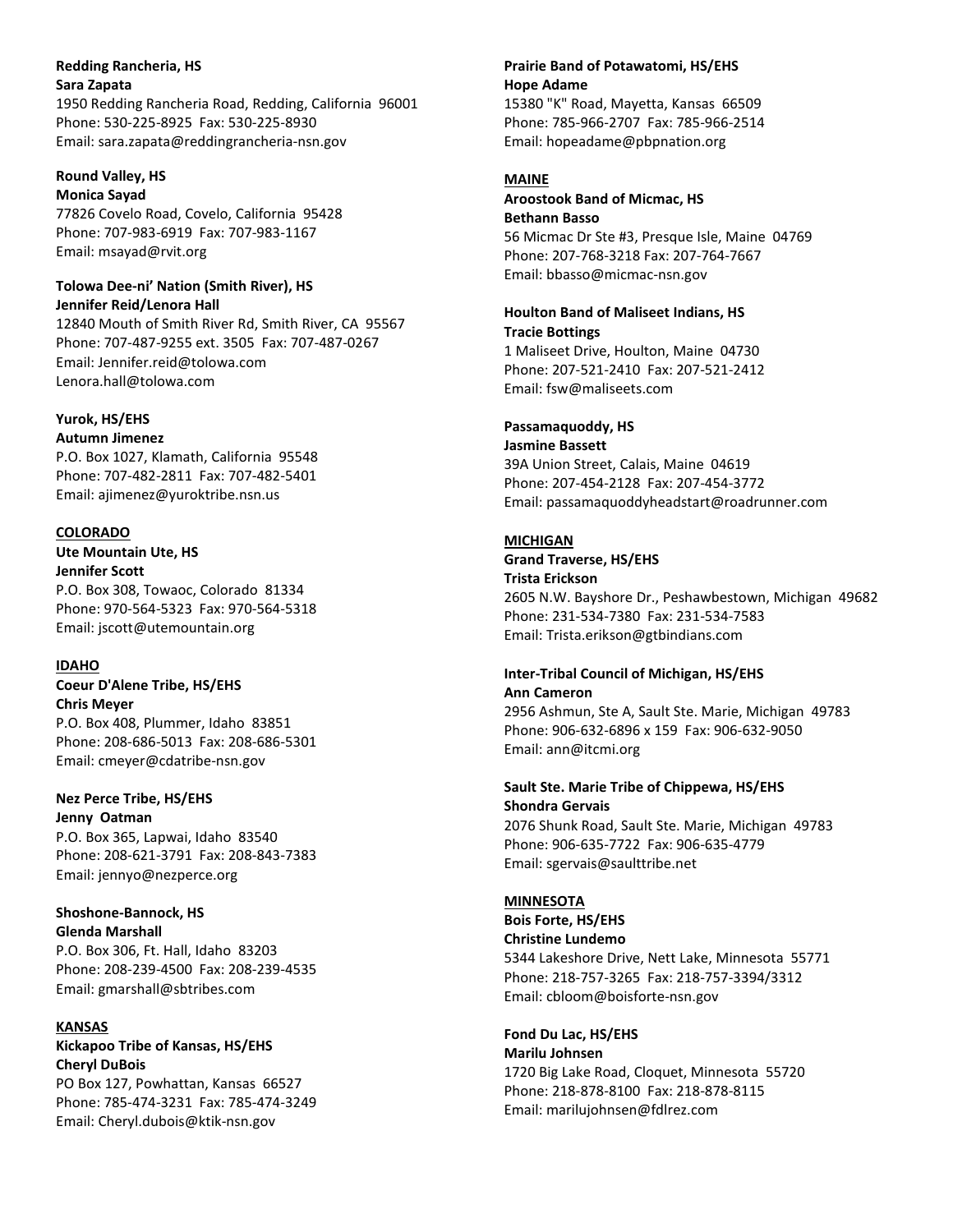**Grand Portage, HS Tracy Paro** 100 Blazes Rd, Grand Portage, Minnesota 55605 Phone: 218-475-2234 Fax: 218-475-2693 Email: tracyp@grandportage.com

#### **Leech Lake, HS/EHS**

**Lee Turney** 190 Sailstar Rd, Cass Lake, Minnesota 56633 Phone: 218-335-8256 Fax: 218-335-8255 Email: lee.turney@llojibwe.net

**Lower Sioux Indian EHS Vanessa Goodthunder** 39527 Reservation Highway 1, Morton, MN 56270 Phone: 507-697-8610 Email: vanessa.goodthunder@lowersioux.com

# **Mille Lacs, HS/EHS**

**Brittany Clausell** 43648 Virgo Road, Onamia, Minnesota 56359 Phone: 320-532-7590 Fax: 320-532-7862 Email: Brittany.clausell@millelacsband.com

#### **Red Lake, HS Karen Martin**

P.O. Box 53, Red Lake, Minnesota 56671 Phone: 218-679-3396 Fax: 218-679-2923 Email: Karen.martin@redlakenation.org

# **White Earth, HS/EHS**

**Anna Sheppard** P.O. Box 418, Hwy. 224 East, White Earth, Minnesota 56591 Phone: 218-983-3285 Fax: 218-983-4106 Email: anna.sheppard@whiteearth-nsn.gov

#### **MISSISSIPPI**

**Mississippi Band of Choctaw Indians, HS/EHS Tina Routh**

P.O. Box 6010 - Choctaw Branch, Choctaw, Mississippi 39350 Phone: 601-650-1722 Fax: 601-650-1792 Email: tina.routh@choctaw.org

#### **MONTANA**

### **Blackfeet Early Childhood Center, HS/EHS Minnetta Armstrong**

P.O. Box 528, Browning, Montana 59417 615 N Piegan, Browning, Montana 59417 Phone: 406-338-7370 Fax: 406-338-7030 Email: minnettaa@blackfeetheadstart.org

#### **Confederated Salish & Kootenai, HS/EHS Jeanne Christopher**

PO Box 1510, St. Ignatius, MT 59865 Phone: 406-676-4509 Fax: 406-676-4507 Email: Jeanne.christopher@cskt.org

**Fort Belknap, HS/EHS Julia Doney** 656 Agency Main St., Harlem, Montana 59526 Phone: 406-353-2827 Fax: 406-353-2515 Email: judywagon@yahoo.com

### **Fort Peck, HS**

**Hilary Gourneau** P.O. Box 1027, Poplar, Montana 59255 Phone: 406-768-5164 Fax: 406-768-5592 Email: hgourneau@fortpecktribes.net

# **Northern Cheyenne**

**Roberta Harris** P.O. Box 128, Lame Deer, Montana 59043 Phone: 406-477-6346 Fax: 406-477-6906 Email: Roberta.harris@cheyennenation.com

#### **Rocky Boy's Chippewa Cree, HS/EHS Selina Johnson**

472 Spirit Crossing, Box Elder, Montana 59521 Phone: 406-395-4690 Fax: 406-395-4335 Email: selinaj@rockyboy.k12.mt.us

#### **NEBRASKA**

**Omaha Tribe of Nebraska, HS/EHS Julie Prusa** P.O. Box 459, Macy, Nebraska 68039 Phone: 402-837-4110 Fax: 402-837-5340 Email: julieprusa@yahoo.com

#### **Santee Sioux, HS**

**Joyce Thomas** 425 Frazier Ave. N., Suite 2, Niobrara, Nebraska 68760 Phone: 402-857-2738 Fax: 402-857-2535 Email: joycethomas555@yahoo.com

#### **Winnebago, HS**

**Keri DeCora** Box 747 - Mission Hill, Winnebago, Nebraska 68071 Phone: 402-878-4370 Fax: 402-878-2250 Email: keri.decora@winnebagotribe.com

### **Winnebago, EHS**

**Peggy Larose**

Box 747 - Mission Hill, Winnebago, Nebraska 68071 Phone: 402-878-4370 Fax: 402-878-2250 Email: peggy.larose@winnebagotribe.com

### **NEVADA**

**Inter-Tribal Council of Nevada, HS Maria Warf - Interim** P.O. Box 7440, Reno, Nevada 89510 Phone: 775-355-0600 Fax: 775-355-5206 Email: mwarf@itcn.org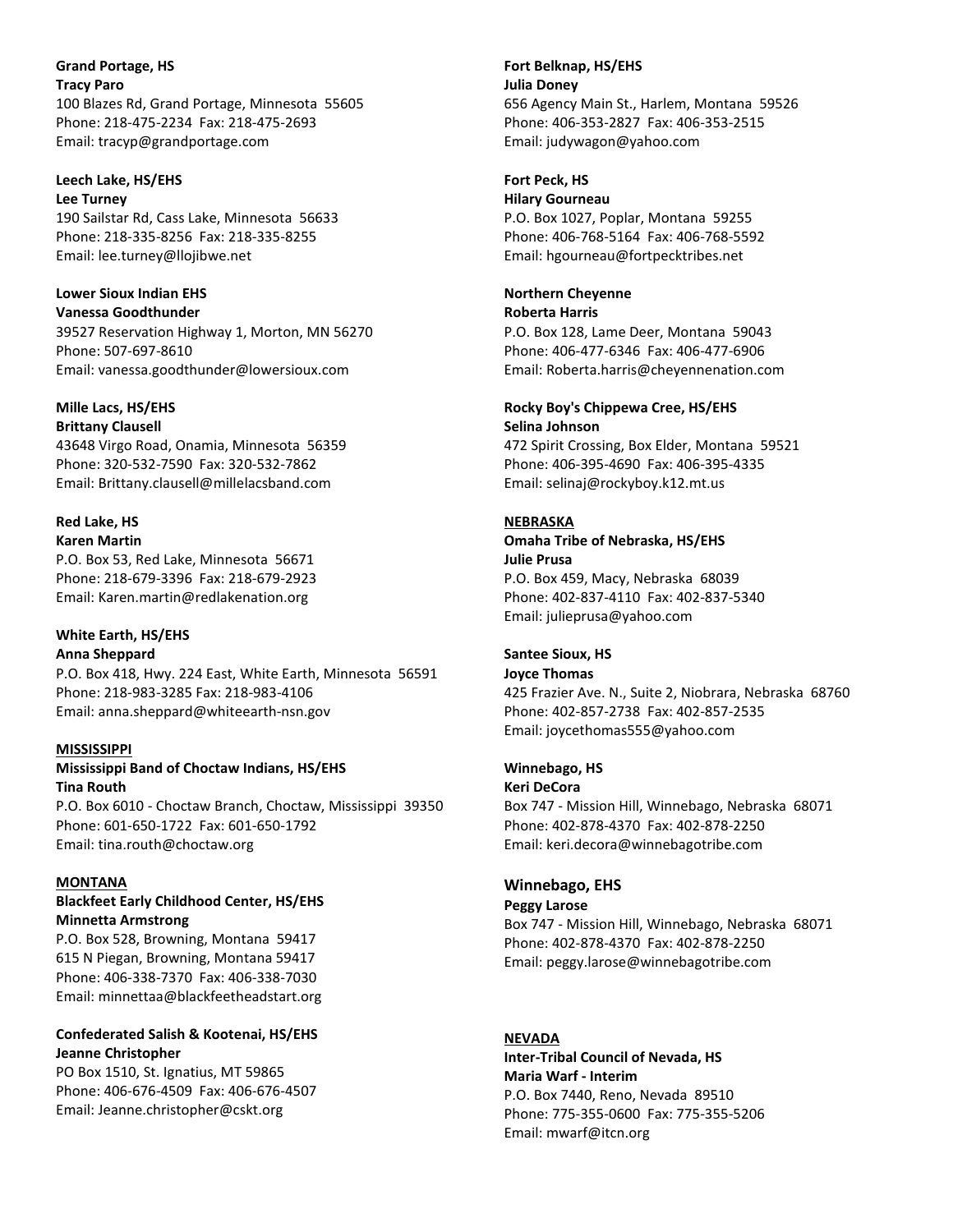**Reno-Sparks, HS Rhonda Laughlin (interim)** 34 E Reservation Road, Reno, Nevada 89502 Phone: 775-789-5615 X 112 Fax: 775-789-5659 Email: rlaughlin@rsic.org

### **Washoe Tribe, HS**

**Darinda Caldera** 919 Highway 395 South, Gardnerville, Nevada 89410 Phone: 775-265-1074 x1120 Fax: 775-265-5568 (6240 Tribe) Email: dcaldera@washoetribe.us

#### **NEW MEXICO**

### **Acoma Pueblo, Haak'u Learning Center, HS Cassandra Sanchez**

P.O. Box 428, Acoma, New Mexico 87034 Phone: 505-552-6959 Fax: 505-552-9455 Email: csanchez@poamail.org

#### **Alamo Navajo, HS/EHS Jo Williams**

P.O. Box 5907, Alamo, New Mexico 87825 Phone: 575-854-2635 Fax: 575-854-2545 Email:jwilliams@ansbi.org

# **Eight Northern Indian Pueblos, HS**

**Jolene Nelson** PO Box 969, San Juan Pueblo New Mexico 87566 Phone: 505-747-1593 Email: jnelson@enipc.org

#### **Five Sandoval Indian Pueblos, HS LaVonne Cate**

4321 Fulcrum Way NE, Rio Rancho, New Mexico 87144 Phone: 505-771-5385 Fax: 505-771-5406 Email: lcate@fsipinc.org

#### **Jicarilla Apache, HS/EHS Francine Cachucha**

P.O. Box 545, Dulce, New Mexico 87528 Phone: 575-759-3343 Fax: 575-759-3098 Email:fcachucha@jan-nsn.com

### **Mescalero Apache, HS David Chavez**

P.O. Box 776, Mescalero, New Mexico 88340 Phone: 575-464-9183 Fax: 575-464-4465 Email: dmchavez4626@gmail.com

### **Ohkay Owingeh (San Juan Pueblo), HS Ken Trujillo**

PO Box 1269, San Juan Pueblo, New Mexico 87566 Phone: 505-852-2358 Fax: 505-852-3030 Email: ken\_trujillo@headstart.oocs.org

### **Pueblo of Isleta, HS/EHS Andrea Pesina**

2 Sagebrush St., Albuquerque, NM 87105 Phone: 505-869-9797 Fax: 505-869-6034 Email: Andrea.pesina@isletapueblo.com

# **Pueblo of Jemez (Walatowa), HS Lana Garcia**

P.O. Box 709, Jemez Pueblo, New Mexico 87024 Phone: 575-834-7366 ext 103 Fax: 505-834-0002 Email: lana.garcia@jemezpueblo.org

### **Pueblo of Laguna, HS/EHS Elizabeth Lucero**

P.O. Box 207, Laguna, New Mexico 87026 Phone: 505-552-6544 Fax: 505-552-0701 Email: e.lucero@lagunaed.net

**Pueblo of Zuni, HS Francine Cheama** P.O. Drawer 449, Zuni, New Mexico 87327

Phone: 505-782-5750 Fax: 505-782-4457 Email: Francine.cheama@ashiwi.org

### **Ramah Navajo, HS**

**Cynthia Nells** P.O. Box 370, Pine Hill, New Mexico 87357 Phone: 505-775-3355 Fax: 505-775-3638 Email: cnells@rnsb.k12.nm.us

### **San Felipe Pueblo, HS**

**Kathleen Sando** PO Box 4346, San Felipe Pueblo, New Mexico 87001 Phone: 505-867-2816 Fax: 505-867-8831 Email: ksando@sfpueblo.com

# **Santa Clara Pueblo, HS/EHS**

**Jeremy Oyenque** 578 Kee St., Espanola, New Mexico 87532 Phone: 505-753-7326 Fax: 505-753-8988 Email: joyenque@santaclarapueblo.org

#### **Santo Domingo, HS/EHS Genevieve Jaramillo-Padilla**

P.O. Box 40, Santo Domingo Pueblo, New Mexico 87052 Phone: 505-465-2728 Fax: 505-465-0181 Email: gpadilla@kewa-nsn.us

### **Taos Pueblo, HS**

**Bettina Sandoval** P.O. Box 1846, Taos, New Mexico 87571 Phone: 575-758-5819 Fax: 575-758-7620 Email: bsandoval@taospueblo.com

### **NEW YORK**

**Seneca, HS Kelly Spruce** 2016 Henodeyesta DR, Irving, New York 14081 Phone: 716-532-0505 Fax: 716-532-0515 Email: kelly.spruce@sni.org

#### **Saint Regis Mohawk, HS Elizabeth Woodward**

412 State Route 37, Hogansburg, New York 13655 Phone: 518-358-2988 Fax: 518-358-3585 Email: elizabeth.woodward@srmt-nsn.gov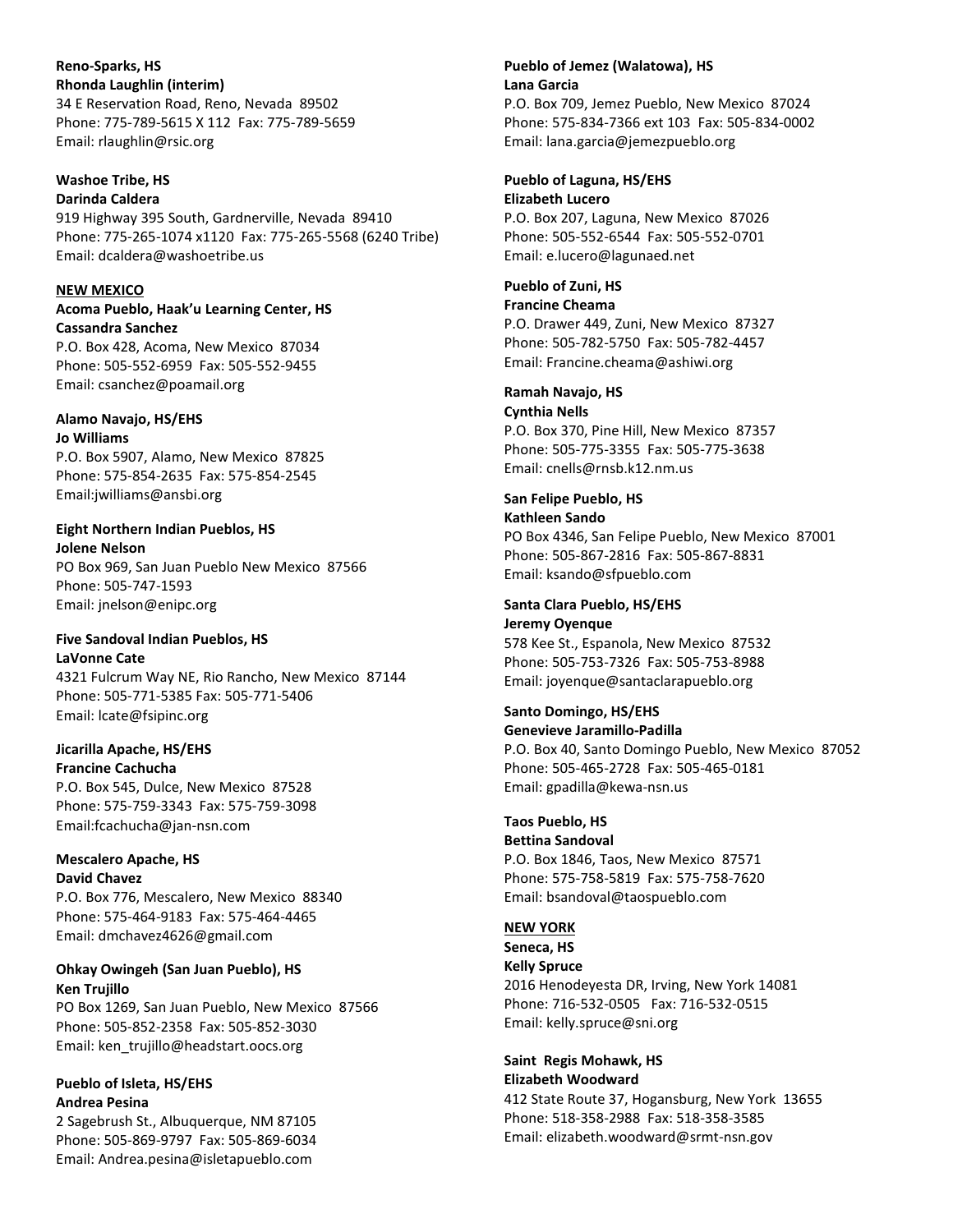#### **NORTH CAROLINA**

**Eastern Band of Cherokees (Qualla Boundary), HS/EHS Tina Saunooke** P.O. Box 1178, Cherokee, North Carolina 28719 Phone: 828-497-1482 Fax: 828-497-4212 Email: tinasaun@nc-cherokee.com

### **NORTH DAKOTA**

**Cankdeska Cikana Community College, HS/EHS** Dean Dauphinais P.O. Box 269, Fort Totten, North Dakota 58335

Phone: 701-766-4070 ext: 1368 Fax: 701-766-1357 Email: dean.dauphinais@littlehoop.edu

**Standing Rock Sioux, HS/EHS Carmelita Bear Ribs** P.O. Box 768, Fort Yates, North Dakota 58538 Phone: 701-854-7250 Fax: 701-854-7257 Email: cbearribs@standingrock.org

### **Three Affiliated, HS Kelly Bradfield**

P.O. Box 687, New Town, North Dakota 58763 Phone: 701-627-4820 Fax: 701-627-4401 Email: kbradfield@mhanation.com

#### **Turtle Mountain Chippewa, HS Monte Poitra**

P.O. Box 900, Belcourt, North Dakota 58316 Phone: 701-477-0260 Fax: 701-477-8597 Email: monte.poitra@tmheadstart.com

# **OKLAHOMA**

**Cherokee Nation, HS/EHS Verna Thompson** P.O. Box 948, Tahlequah, Oklahoma 74465 Phone: 918-453-5757 Fax: 918-458-5799 Email: headstart@cherokee.org

# **Cheyenne-Arapaho, HS Jeniece Hoffman**

PO Box 167, Concho, Oklahoma 73022 Phone: 405-422-7636 Fax: 405-262-6747 Email: jhoffman@cheyenneandarapaho-nsn.gov

**Chickasaw Nation, HS Robert Pickens** 300 Rosedale Road, Ada, Oklahoma 74820 Phone: 580-421-7711 Fax: 580-436-7279 Email: robert.pickens@chickasaw.net

**Choctaw Nation, HS/EHS Rachel Pittman (HS) BJ Robinson-Ellison (EHS)** P.O. Drawer 1210, Durant, Oklahoma 74702-1210 Phone: 580-924-8280 x 2436 Fax: 580-924-6111 Email: rpittman@choctawnation.com bj@choctawnation.com

### **CTSA (Central Tribes of Shawnee Area), HS/EHS Carissa Hinton**

709 N. Louisa, Shawnee, Oklahoma 74801 Phone: 405-275-4870 Fax: 405-275-9684 Email: carissahs@ctsaheadstart.org

### **Delaware EHS**

**Monica Fisher** 5110 Tuxedo Blvd Bartlesville, OK 74006 Phone: 918-440-0698 Email: mfisher@delawaretribe.org

**Iowa Tribe, EHS**

**Charissa Kerns** 335588 E. 750 Rd. Perkins, Oklahoma 74059 Phone: 405-547-5826 Fax: 405-547-1105 Email: ckerns@iowanation.org

# **Kickapoo, HS**

**Jayme Trevino** P.O. Box 399, McLoud, Oklahoma 74851 Phone: 405-964-3676 Fax: 405-964-3417 Email: jayme.trevino@ktoheadstart.com

# **Kiowa, HS**

**Doah Do Hainta** P.O. Box 369, Carnegie, Oklahoma 73015 Phone: 580-654-2300 x 365 Fax: 580-654-2544 Email: ddhainta@kiowatribe.org

#### **Muscogee (Creek) Nation, HS Cora Camren**

P.O. Box 580, Okmulgee, Oklahoma 74447 Phone: 918-732-7901 Fax: 918-732-7906 Email: ccamren@mcn-nsn.gov

**Otoe-Missouria, HS Sarah Kelly** 8151 N. Hwy. 177, Red Rock, Oklahoma 74651 Phone: 580-723-4466 ext 226 Fax: 580-723-1057 Email: skelly@omtribe.org

### **Ponca Tribe of OK, HS Kasandra Kiser** 20 White Eagle Drive, Ponca City, Oklahoma 74601

Phone: 580-762-7927 Fax: 580-762-2743 Email: Kasandra.kiser@ponca-nsn.gov

### **Seminole Nation, HS/EHS Laura Henneha** P.O. Box 1316, Seminole, Oklahoma 74868 Phone: 405-234-5265 Email:henneha.l@sno-nsn.gov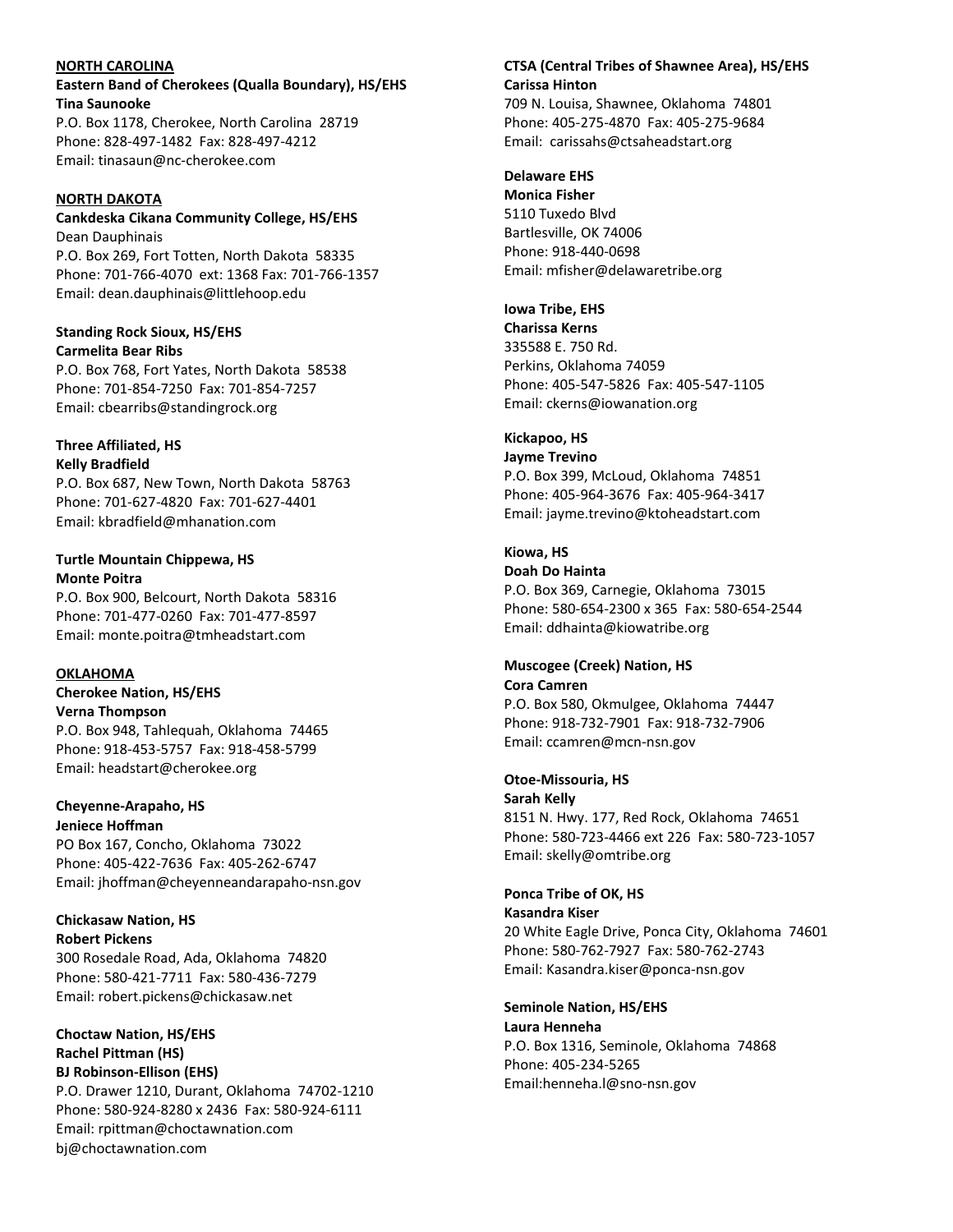#### **OREGON**

### **Confederated Tribes of Grand Ronde, HS/EHS Angie Blackwell**

9615 Grand Ronde Road, Grand Ronde, Oregon 97347 Phone: 503-879-2287 Fax: 503-879-2279 Email: angie.blackwell@grandronde.org

#### **Confederated Tribes of Siletz, HS DeAnn Brown**

P.O. Box 549, Siletz, Oregon 97380 Phone: 541-444-2532 Fax: 541-444-2307 Email: deannb@ctsi.nsn.us

#### **Confederated Tribes of Umatilla, HS Lloyd Commander**

46411 Ti'mine Way, Pendleton, Oregon 97801 Phone: 541-429-7836 Fax: 541-429-7835 Email: lloydcommander@ctuir.org

### **Confederated Tribes of Warm Springs, HS/EHS Deanie Smith**

P.O. Box C, Warm Springs, Oregon 97761 Phone: 541-553-3242 Fax: 541-553-3379 Email: deanie.s@wstribes.org

# **Coquille, HS**

**Kristina Simpson** P.O. Box 3190, Coos Bay, Oregon 97420 Phone: 541-888-9494 Fax: 541-888-2561 Email: kristinasimpson@coquilletribe.org

### **SOUTH CAROLINA**

**ISWA- Catawba, HS Melissa Harris** 1540 Tom Steven Rd, Rock Hill, SC 29730 Phone: 803-366-8303 Fax: 803-366-1912 Email: mharris@iswaheadstart.com

### **SOUTH DAKOTA**

# **Cheyenne River Sioux, HS Geri Zorin**

P.O. Box 590, Eagle Butte, South Dakota 57625 Phone: 605-964-8710 Fax: 605-964-8705 Email: zorin.geri@gmail.com

#### **Lower Brule Sioux, HS Sadie Jandreau**

P.O. Box 804, Lower Brule, South Dakota 57548 Phone: 605-473-5520 Fax: 605-473-5879 Email: Sadie.jandreau@lowerbrule.net

### **Oglala Lakota College, HS/EHS Cindy Fisher**

P.O. Box 490, Kyle, South Dakota 57752 Phone: 605-455-6117 Fax: 605-455-6116 Email: cfisher@olc.edu

### **Rosebud Sioux, HS/EHS Vonda Pourier**  P.O. Box 836, Rosebud, South Dakota, 57570 Phone: 605-747-2391 x 227 Fax: 605-747-2039 Email: vonda.pourier@rst-nsn.gov

#### **Rural America Initiatives-Dakota Transitional, HS/EHS Anne Reddy**

628 ½ Sixth St., Ste 201, Rapid City, South Dakota 57701 Phone: 605-341-3339 Fax: 605-341-2314 Email: areddy@qwestoffice.net

# **Sisseton-Wahpeton, HS/EHS**

**Alexandria Fancher** P.O. Box 509, Agency Village, South Dakota 57262 Phone: 605-698-3103 X 26 Fax: 605-698-3503 Email: afancher@swo-nsn.gov

### **Yankton Sioux, HS**

**Lynn Bruguier** Box 1153, Wagner, South Dakota 57380 Phone: 605-384-3423 Fax: 605-384-5687 Email: lbruguier\_2007@yahoo.com

### **TEXAS**

# **Alabama-Coushatta**

**Essie Love** 147 Daycare Rd, Livingston, TX 77351 Phone: 936-563-1300 Email: love.essie@actribe.org

#### **Kickapoo Traditional Tribe of Texas, HS Xalixa Perez**

2212 Rosita Valley Rd, Eagle Pass, Texas 78852 Phone: 830-773-2105 Fax: 830-757-3015 or 773-9228 Email: xalixa.perez@ktttribe.org

### **UTAH**

**Ute, HS Sherrilla McKinley** P.O. Box 265, Fort Duchesne, Utah 84026 Phone: 435-722-4506 Fax: 435-722-2374 Email: sherrillam@utetribe.com

### **WASHINGTON**

**Chehalis, HS/EHS Mary Dupuis** 420 Howanut Rd, Oakville, Washington 98568 Phone: 360-273-5514 Fax: 360-273-5914 Email: mdupuis@chehalistribe.org

#### **Colville, HS Jeanie Kent**

P.O. Box 150, Nespelem, Washington 99155 Phone: 509-634-2760 Fax: 509-634-2376 Email: Jeanie.kent@colvilletribes.com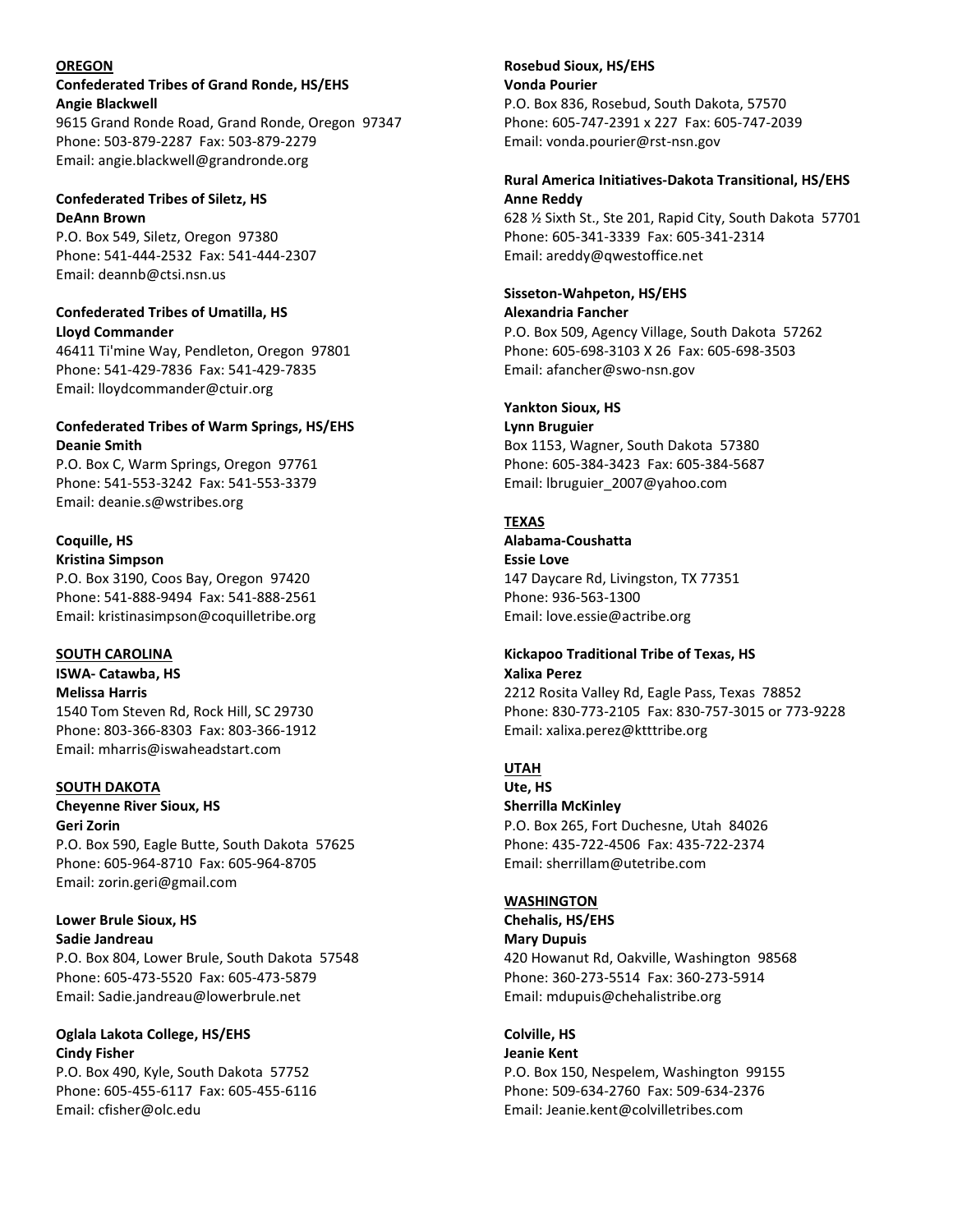**Lower Elwha, HS/EHS Debbie Hales** 463 Stratton Road, Port Angeles, Washington 98363 Phone: 360-452-8471 x 157 Fax: 360-452-5105 Email: debbie.hales@elwha.org

#### **Lummi, HS/EHS Janelle Johnson** 2645 Kwina Road, Bellingham, Washington 98226

Phone: 360-384-2260 Fax: 360-312-1344 Email: janellej@lummi-nsn.gov

#### **Makah, HS/EHS Kelly Maines**

P.O. Box 403, Neah Bay, Washington 98357 Phone: 360-645-2336 Fax: 360-645-2359 Email: kelly.maines@makah.com

### **Muckleshoot, HS**

**Patty Eningowuk** 15599 SE 376<sup>th</sup> St, SE, Auburn, Washington 98092 Phone: 253-876-3156 Fax: 253-876-2852 Email: patty.eningowuk@muckleshoot.nsn.us

# **Nisqually, HS/EHS**

**Debbie Lee**

4820 She-Nah-Num Dr., S.E., Olympia, Washington 98513 Phone: 360-456-5221 x 1120 Fax: 360-456-9548 Email: siouxlee.debbie@nisqually-nsn.gov

### **Nooksack, HS Alicia Allard**

P.O. Box 157, Deming, Washington 98244 Phone: 360-592-5176 x 3219 Fax: 360-592-5721 Email: aallard@nooksack-nsn.gov

# **Port Gamble S'Klallam, HS/EHS**

**Jaclyn Haight** 31912 Little Boston Rd., N.E., Kingston, Washington 98346 Phone: 360-297-6262 Fax: 360-297-7097 Email: jhaight@pgst.nsn.us

#### **Quileute, HS Lisa Tsuchiya**

P.O. Box 100, La Push, Washington 98350 Phone: 360-374-2631 Fax: 360-374-5066 Email: education.director@quileutetribe.com

### **Quinault, HS/EHS Kendall Peterson**

P.O. Box 189, Taholah, Washington 98587 Phone: 360-276-8211 x 349 Fax: 360-276-9958 Email: kendall.peterson@quinault.org

#### **Samish Indian Nation, HS Tanya Portwine**

1618 D Ave, Anacortes, Washington 98221 Phone: 360-588-8806 Fax: 360-588-1091 Email: tportwine@samishtribe.nsn.us

**Skokomish, HS Kelly Neely** 91 N, Reservation Road, Shelton, Washington 98584 Phone: 360-877-9007 Fax: 360-877-9054 Email: kneely@skokomish.org

# **Spokane, HS**

**Natalie Meyring** P.O. Box 100, Wellpinit, Washington 99040 Phone: 509-258-7229 Fax: 509-258-9347 Email: nataliem@spokanetribe.com

# **Squaxin**

**Sally Brownfield** 3851 SE Old Olympic Hwy, Shelton, WA 98584 Phone: 360-426-1390 Email: sbrownfield@squaxin.us

# **Suquamish, HS/EHS**

**Nigel Lawrence** P.O. Box 498, Suquamish, Washington 98392 Phone: 360-394-8578 Fax: 360-394-5378 Email: nlawrence@suquamish.nsn.us

# **Tulalip Tribe EHS**

**Sheryl Fryberg** 6406 Marine Drive, Tulalip, Washington 98271 Phone: 360-716-4250 Fax: Email: sfryberg@tulaliptribes-nsn.gov

# **Yakama, HS**

**Stephen Selam** P.O. Box 151, Toppenish, Washington 98948 Phone: 509-865-5121 x 4880 Fax: 509-877-2874 Email: sselam@yakama.com

# **WISCONSIN**

**Bad River, HS Luanne Wiggins** P.O. Box 39, Odanah, Wisconsin 54861 Phone: 715-682-7144 Fax: 715-682-7146 Email: headstartdir@badriver-nsn.gov

# **Ho-Chunk, HS**

**Laurell Meek**

P.O. Box 667, Black River Falls, Wisconsin 54615 Phone: 715-284-4915 Fax: 715-284-1760 Email: laurel.meek@ho-chunk.com

#### **Lac Courte Oreilles, HS/EHS Barb Biller**

8837 N. Trepania Road, Hayward, Wisconsin 54843 Phone: 715-634-7262 Fax: 715-634-0061 Email: bbiller@lcohs-ehs.org